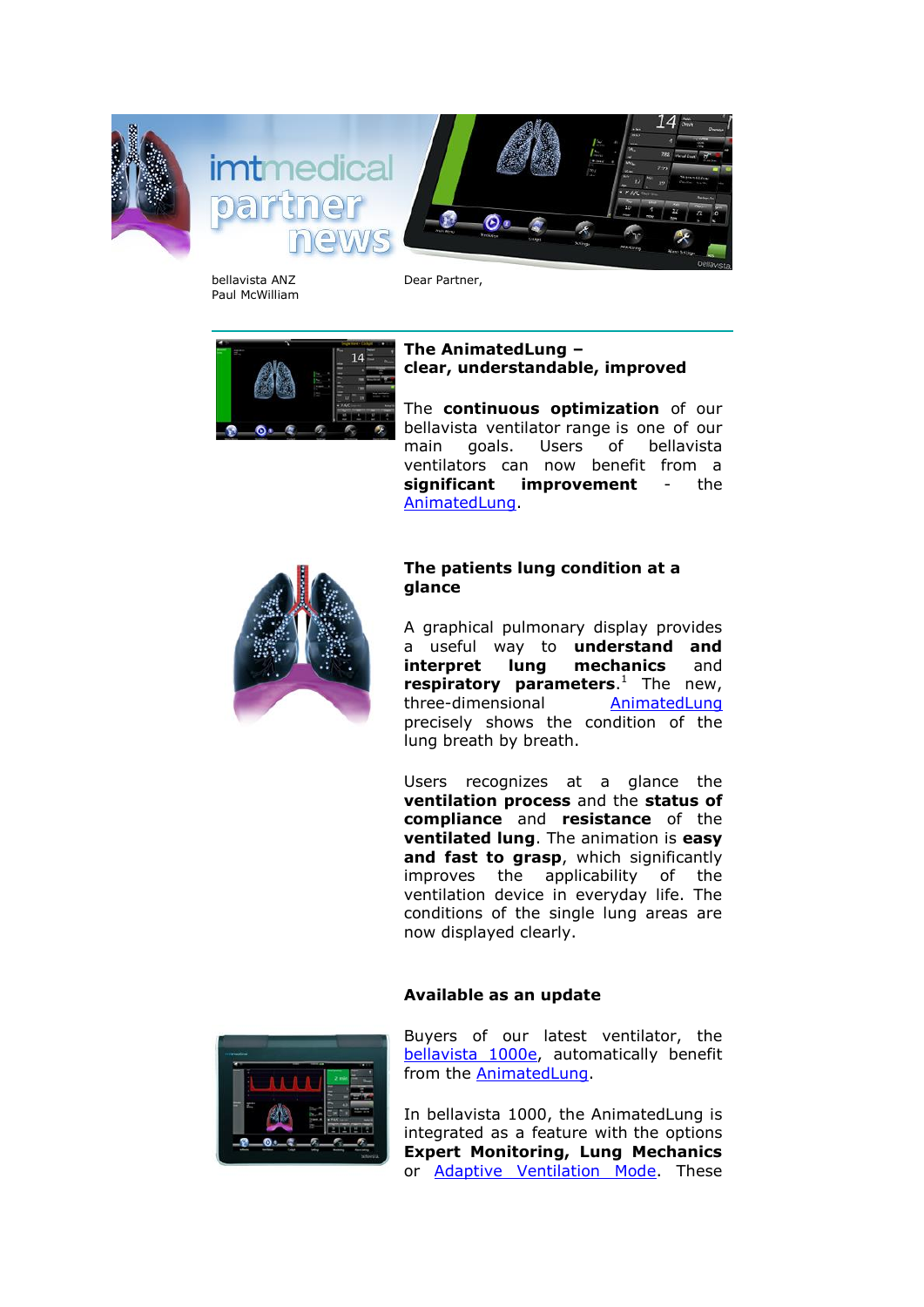software options can be added at **any time to your [bellavista ventilator.](https://imtmedical.com/Bellavista)**

Would you like to **know more** about our **new AnimatedLung**? **Further information** can be found in our detailed [Flyer.](https://imtmedical.com/Resources/Images/Upload/ExtranetTemp/bellavista_AnimatedLung_EN_imtmedical.pdf)

1. Wachter, S. et. Al. The evaluation of a pulmonary display to detect adverse respiratory events using high resolution human simulator. Journal of the American Medical Informatics Association : JAMIA, 13(6), 635–42. doi:10.1197/jamia.M2123





Recently, imtmedical released the software updates V4.3.260.0 for the ventilators [bellavista 1000](https://imtmedical.com/Bellavista/Bellavista1000) and [bellavista 1000 neo](https://imtmedical.com/Bellavista/BellavistaNeo) as well as V6.0.123.0 for the [bellavista 1000e.](https://imtmedical.com/Bellavista/Bellavista1000e) For users, these updates bring **several relevant improvements**. These include the new AnimatedLung with enhanced clarity, a new apnea alarming time setting range in **neonatal and pediatric mode** and new manuals in **12 different languages**, which can be **accessed directly from the device**. You can download the updates via our software platform iVista. In **new bellavista ventilators**, the abovementioned features are **already integrated**. For more information download the release note 9 [here.](https://downloads.imtmedical.com/files/Release_Note/release_note_09_bellavista_software.pdf)





## **Invitation to the business partner meeting**

Right before the opening of the **Medica**  2017, our next business partner meeting will take place at the [Mercure](https://www.mercure-hotel-dusseldorf-sud.com/de)  [Hotel Dusseldorf Sud.](https://www.mercure-hotel-dusseldorf-sud.com/de) We kindly invite you to this event on **Sunday, November 12th**. On this day, we present you several new devices and services from [imtmedical,](https://imtmedical.com/) which promise a lot of innovative spirit and highest reliability in challenging moments. The participation is **free of charge**. We are grateful for an **early registration**. Please note that **hotel reservations must be made personally** and that you **secure your hotel room** in good time. We will provide you with **more information** about the business partner meeting in the coming weeks. The possibility to